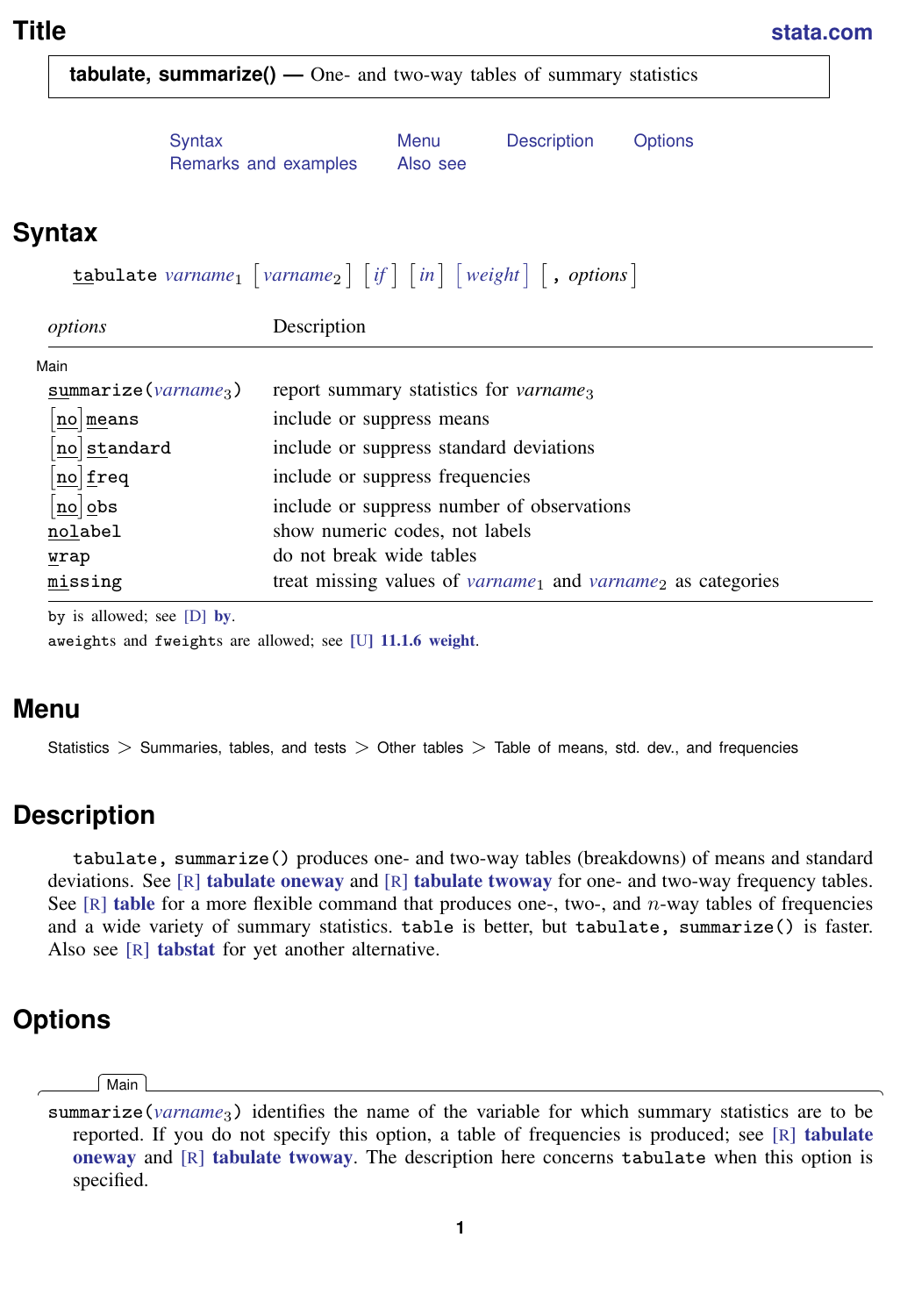[no]means includes or suppresses only the means from the table.

The summarize() table normally includes the mean, standard deviation, frequency, and, if the data are weighted, number of observations. Individual elements of the table may be included or suppressed by the [no]means, [no]standard, [no]freq, and [no]obs options. For example, typing

. tabulate category, summarize(myvar) means standard

produces a summary table by category containing only the means and standard deviations of myvar. You could also achieve the same result by typing

. tabulate category, summarize(myvar) nofreq

- [no]standard includes or suppresses only the standard deviations from the table; see [no]means option above.
- [no]freq includes or suppresses only the frequencies from the table; see [no]means option above.
- [no]obs includes or suppresses only the reported number of observations from the table. If the data are not weighted, the number of observations is identical to the frequency, and by default only the frequency is reported. If the data are weighted, the frequency refers to the sum of the weights. See [no]means option above.

nolabel causes the numeric codes to be displayed rather than the label values.

- wrap requests that no action be taken on wide tables to make them readable. Unless wrap is specified, wide tables are broken into pieces to enhance readability.
- <span id="page-1-0"></span>missing requests that missing values of *[varname](http://www.stata.com/manuals13/u11.pdf#u11.3Namingconventions)*<sub>1</sub> and *varname*<sub>2</sub> be treated as categories rather than as observations to be omitted from the analysis.

# **Remarks and examples [stata.com](http://stata.com)**

tabulate with the summarize() option produces one- and two-way tables of summary statistics. When combined with the by prefix, it can produce  $n$ -way tables as well.

Remarks are presented under the following headings:

[One-way tables](#page-1-1) [Two-way tables](#page-2-0)

#### <span id="page-1-1"></span>**One-way tables**

#### Example 1

We have data on 74 automobiles. Included in our dataset are the variables foreign, which marks domestic and foreign cars, and mpg, the car's mileage rating. Typing tabulate foreign displays a breakdown of the number of observations we have by the values of the foreign variable.

. use http://www.stata-press.com/data/r13/auto (1978 Automobile Data)

```
. tabulate foreign
```

| Car type            | Freq.    | Percent        | Cum.            |
|---------------------|----------|----------------|-----------------|
| Domestic<br>Foreign | 52<br>22 | 70.27<br>29.73 | 70.27<br>100.00 |
| Total               | 74       | 100.00         |                 |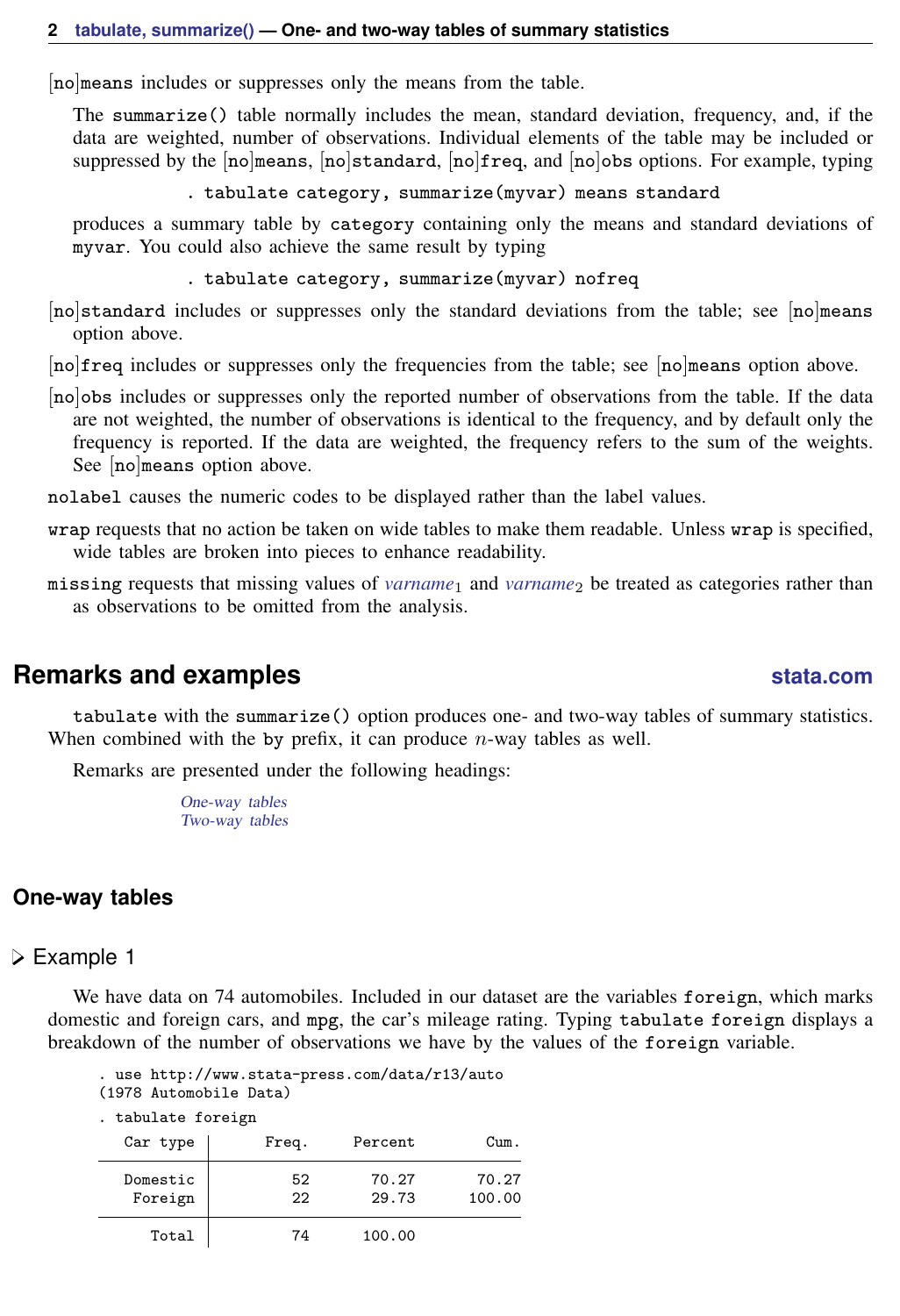We discover that we have 52 domestic cars and 22 foreign cars in our dataset. If we add the summarize(*varname*) option, however, tabulate produces a table of summary statistics for *varname*:

| . tabulate foreign, summarize(mpg) |                        |                                       |  |          |
|------------------------------------|------------------------|---------------------------------------|--|----------|
| Car type                           | Mean                   | Summary of Mileage (mpg)<br>Std. Dev. |  | Freq.    |
| Domestic<br>Foreign                | 19.826923<br>24.772727 | 4.7432972<br>6.6111869                |  | 52<br>22 |
| Total                              | 21.297297              | 5.7855032                             |  | 74       |

We also discover that the average gas mileage for domestic cars is about 20 mpg and the average foreign is almost 25 mpg. Overall, the average is 21 mpg in our dataset.

### □ Technical note

We might now wonder if the difference in gas mileage between foreign and domestic cars is statistically significant. We can use the [oneway](http://www.stata.com/manuals13/roneway.pdf#roneway) command to find out; see  $[R]$  oneway. To obtain an analysis-of-variance table of mpg on foreign, we type

| . oneway mpg foreign                                                      |                          |    |               |       |              |  |
|---------------------------------------------------------------------------|--------------------------|----|---------------|-------|--------------|--|
|                                                                           | Analysis of Variance     |    |               |       |              |  |
| Source                                                                    | SS                       | df | МS            | F     | $Prob$ > $F$ |  |
| Between groups                                                            | 378.153515               | 1  | 378.153515    | 13.18 | 0.0005       |  |
| Within groups                                                             | 2065.30594 72 28.6848048 |    |               |       |              |  |
| Total                                                                     | 2443.45946               |    | 73 33.4720474 |       |              |  |
| Bartlett's test for equal variances: chi2(1) = $3.4818$ Prob>chi2 = 0.062 |                          |    |               |       |              |  |

The  $F$  statistic is 13.18, and the difference between foreign and domestic cars' mileage ratings is significant at the 0.05% level.

There are several ways that we could have statistically compared mileage ratings— see, for instance, [R] [anova](http://www.stata.com/manuals13/ranova.pdf#ranova), [R] [oneway](http://www.stata.com/manuals13/roneway.pdf#roneway), [R] [regress](http://www.stata.com/manuals13/rregress.pdf#rregress), and [R] [ttest](http://www.stata.com/manuals13/rttest.pdf#rttest)— but oneway seemed the most convenient.

 $\Box$ 

 $\overline{\mathcal{L}}$ 

### <span id="page-2-0"></span>**Two-way tables**

## Example 2

tabulate, summarize can be used to obtain two-way as well as one-way breakdowns. For instance, we obtained summary statistics on mpg decomposed by foreign by typing tabulate foreign, summarize(mpg). We can specify up to two variables before the comma: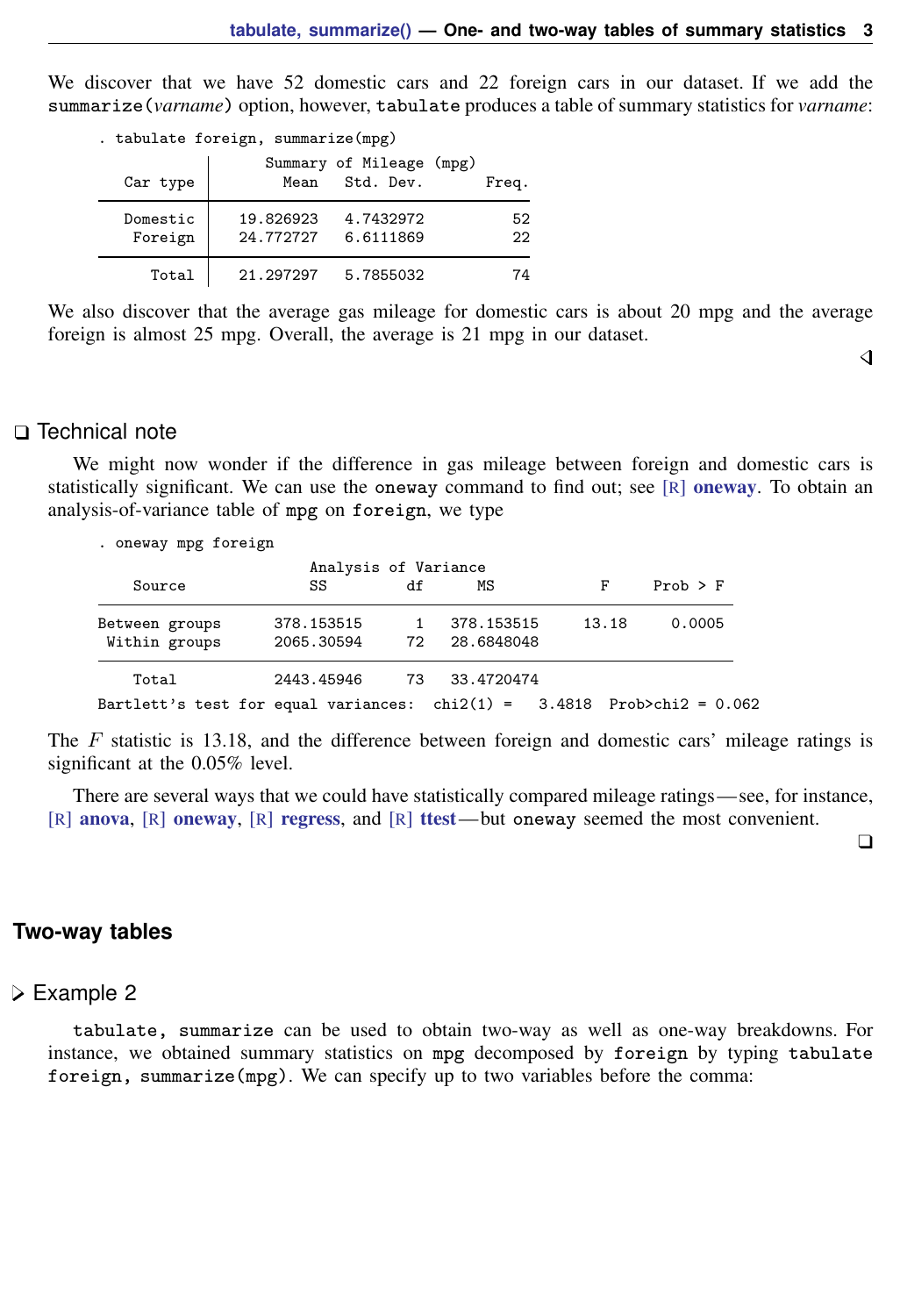- . generate wgtcat = autocode(weight, $4,1760,4840$ )
- . tabulate wgtcat foreign, summarize(mpg)

Means, Standard Deviations and Frequencies of Mileage (mpg)

| Car type                  |           |                           |        |
|---------------------------|-----------|---------------------------|--------|
| Total                     | Foreign   | Domestic                  | wgtcat |
| 27.434783                 | 27.0625   | 28.285714                 | 2530   |
| 5.2295149                 | 5.9829619 | 3.0937725                 |        |
| 23                        | 16        | 7                         |        |
| 21.238095                 | 19.6      | 21.75                     | 3300   |
| 2.7550819                 | 3.4351128 | 2.4083189                 |        |
| 21                        | 5         | 16                        |        |
| 17.125                    | 14        | 17.26087                  | 4070   |
| 1.9406969                 | 0         | 1.8639497                 |        |
| 24                        | 1         | 23                        |        |
| 14.666667<br>3.32666<br>6 | 0         | 14.666667<br>3.32666<br>6 | 4840   |
| 21.297297                 | 24.772727 | 19.826923                 | Total  |
| 5.7855032                 | 6.6111869 | 4.7432972                 |        |
| 74                        | 22        | 52                        |        |

In addition to the means, standard deviations, and frequencies for each weight–mileage cell, also reported are the summary statistics by weight, by mileage, and overall. For instance, the last row of the table reveals that the average mileage of domestic cars is 19.83 and that of foreign cars is 24.77— domestic cars yield poorer mileage than foreign cars. But we now see that domestic cars yield better gas mileage within weight class—the reason domestic cars yield poorer gas mileage is because they are, on average, heavier.

◁

#### Example 3

If we do not specify the statistics to be included in a table, tabulate reports the mean, standard deviation, and frequency. We can specify the statistics that we want to see using the means, standard, and freq options:

| . tabulate wgtcat foreign, summarize(mpg) means |                     |                |           |  |
|-------------------------------------------------|---------------------|----------------|-----------|--|
| Means of Mileage (mpg)                          |                     |                |           |  |
|                                                 | Car type            |                |           |  |
| wgtcat                                          | Domestic            | Foreign        | Total     |  |
| 2530                                            | 28.285714           | 27.0625        | 27.434783 |  |
| 3300                                            | 21.75               | 19.6           | 21.238095 |  |
| 4070                                            | 17.26087            | 14             | 17.125    |  |
| 4840                                            | 14.666667           | $\blacksquare$ | 14.666667 |  |
| Total                                           | 19.826923 24.772727 |                | 21.297297 |  |

When we specify one or more of the means, standard, and freq options, only those statistics are displayed. Thus we could obtain a table containing just the means and standard deviations by typing means standard after the summarize(mpg) option. We can also suppress selected statistics by placing no in front of the option name. Another way of obtaining only the means and standard deviations is to add the nofreq option: